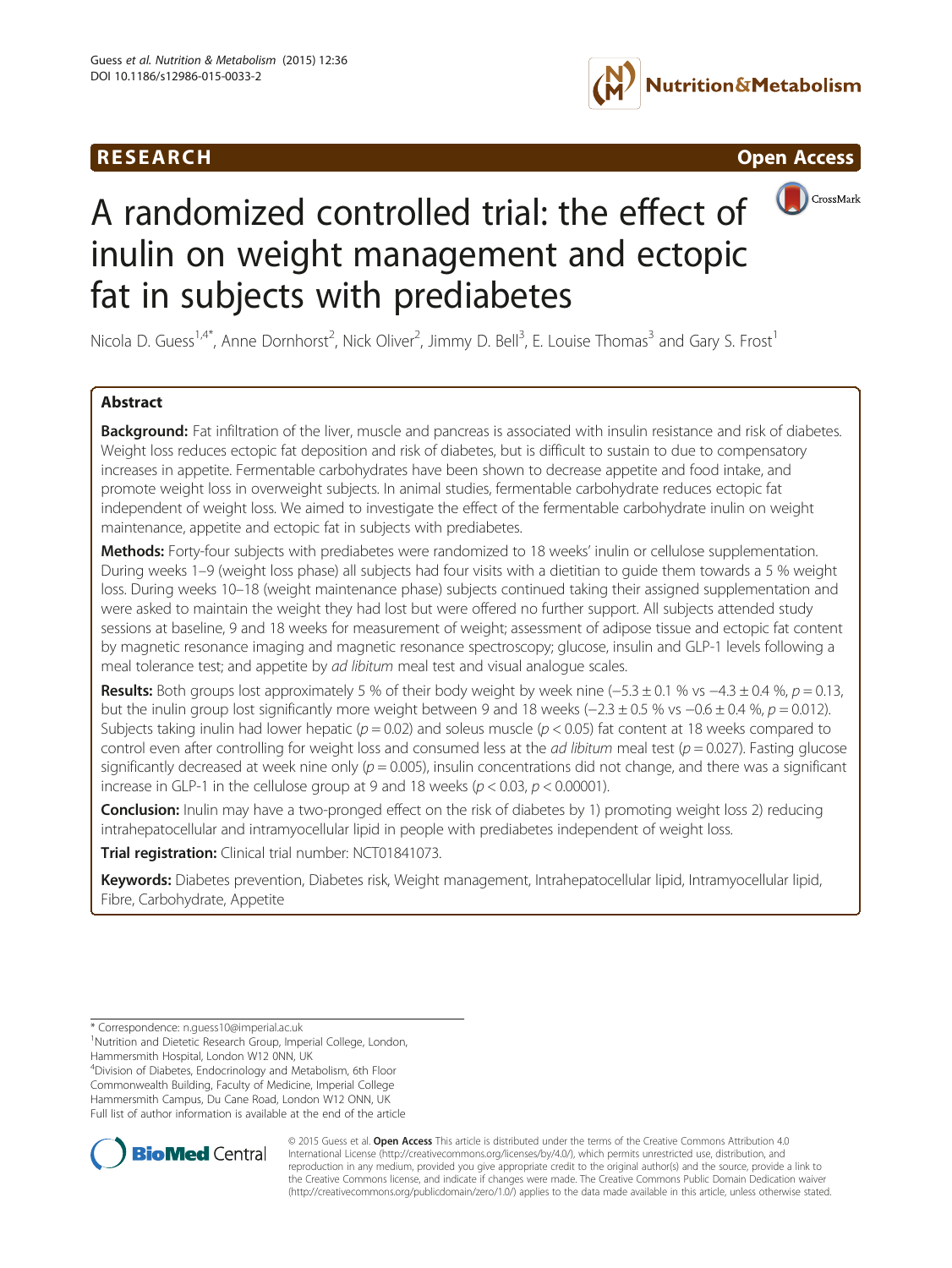#### Background

Lifestyle interventions can significantly reduce the risk of developing type 2 diabetes (T2DM) [[1](#page-8-0)] with weight loss being the primary mediator of the reduction in risk [[2\]](#page-8-0). However, outside of a labour-intensive clinical trial setting, long-term weight loss is notoriously difficult to achieve [[3, 4\]](#page-8-0).

One explanation for the rarity of successful weight loss maintenance is that an energy deficit and loss of body fat are both associated with increases in appetite and food intake [\[5](#page-8-0), [6](#page-8-0)]. Therefore, interventions such as glucagonlike peptide-1 (GLP-1) agonists aimed at decreasing or ameliorating such changes in appetite help promote longterm weight loss maintenance [[7\]](#page-8-0). Non-digestible carbohydrate (dietary fibre) has long been linked to reduced food intake [\[8](#page-8-0)], and fermentable carbohydrates (FCHO) may be particularly effective [\[8\]](#page-8-0). This class of carbohydrate passes undigested and unabsorbed from the upper gastrointestinal tract to the colon where bacterial fermentation produces short chain fatty acids (SCFA) that can stimulate GLP-1, and regulate other appetite hormones [[9](#page-8-0)]. Furthermore, as a natural dietary compound, FCHOs could represent a widely applicable public health intervention. By promoting a natural reduction in appetite, less frequent clinical support may needed. In a year-long study in overweight adolescents, there was a significantly lower rise in body mass index (BMI) in the inulin group, without receiving input from health professionals [\[10](#page-8-0)].

A key mediator of the beneficial effect of weight loss on insulin sensitivity is the loss of ectopic fat [[11](#page-8-0)], which is highly correlated to insulin resistance and T2DM [\[11](#page-8-0)–[13](#page-8-0)]. Intriguingly, FCHO has been shown to reduce ectopic fat in animal studies independent of weight loss [\[14](#page-8-0)]. This raises the possibility that this natural dietary carbohydrate may not only enhance weight loss efforts, but may also promote loss of this metabolically-deleterious fat in humans, even after accounting for weight loss. In healthy and insulin-resistant subjects, FCHO has been shown to improve insulin sensitivity [[15, 16](#page-8-0)], but it is not clear whether a reduction in ectopic fat plays a role. No previous study has examined the effect of a dietary intervention on ectopic fat in subjects with prediabetes.

Here we report the effect of 30 g/day (following a 4-week dose escalation period) inulin supplementation taken alongside a 9-week weight loss program and a 9-week weight maintenance period. We hypothesise the inulin will result in greater weight loss maintenance at the 18-week follow-up in subjects with prediabetes, and will promote a reduction in ectopic fat and insulin resistance independent of weight loss assessed by using the gold-standard magnetic resonance imaging (MRI) and magnetic resonance spectroscopy (MRS) techniques.

#### Volunteers

Subjects with known prediabetes or high risk factors for prediabetes were identified from local GPs registers. Informed consent was obtained prior to the study. The protocols were approved by the North West 1 Research Ethics Committee (registration number: 10/H0717/32) (Clinical trial number: NCT01841073) and conformed to the Declaration of Helsinki. An oral glucose tolerance test (OGTT) was performed to clarify glycaemic status [[17\]](#page-8-0). Inclusion criteria were age ≥ 18 years, BMI of 25-35  $\text{kg/m}^2$ , prediabetes (impaired fasting glucose (IFG) and/or impaired glucose tolerance (IGT)) using the American Diabetes Association criteria [[17](#page-8-0)] and a stable body weight for 3 months prior to the study. Exclusion criteria were normal glucose tolerance, T2DM, gastrointestinal disorders, pregnancy or breastfeeding, prescribed medication that affects appetite or glucose homeostasis and consumption of prebiotic products or antibiotic use within 3 months of the study start date. Volunteers were randomised by BMI and gender using a random-number table, with an allocation ratio of 1:1.

#### Experimental design

The study was a double-blinded randomized parallel control trial examining the effect of 30 g/day inulin (Synergy1,Orafti, Tienen, Belgium) versus the control cellulose (Vitacel® Powdered Cellulose L 600–20, J. Rettenmaier & Söhne GmbH + Co.) alongside a 9-week weight loss and 9-week weight maintenance program (Fig. [1\)](#page-2-0). The fibre cellulose was chosen as a comparator as this unbranched polymer of glucose molecules linked by (β4-1) bonds undergoes minimal colonic fermentation. The 30 g dose was chosen based on previous studies by our group [\[18, 19\]](#page-8-0). Both supplements were given as 10 g sachets taken three times a day with food or drink. To reduce potential gastrointestinal side-effects supplements were increased by 10 g/day every 2 weeks to reach the 30 g/day dose. Therefore, by week five of the nine-week weight loss phase, all subjects were on the maximum 30 g/day dose. The inulin and cellulose sachets were assigned letter A or B and were otherwise identical.

During the 9-week weight loss program each subject underwent a standardized dietary intervention comprising four dietary sessions 2–3 weeks apart with a registered dietitian (Fig. [1\)](#page-2-0). The dietitian was blinded to the supplement allocation. Energy requirements and assigned portion sizes for starches, protein, milk and dairy, fats and sugars and fruits and vegetables were determined using a ready-reckoner developed at Hammersmith Hospital. Following the 9-week visit, subjects were given no further input or support from the study team. They were merely asked to try and maintain the weight that they had lost.

All subjects attended a study day at baseline, 9 weeks (representing the end of the weight loss phase) and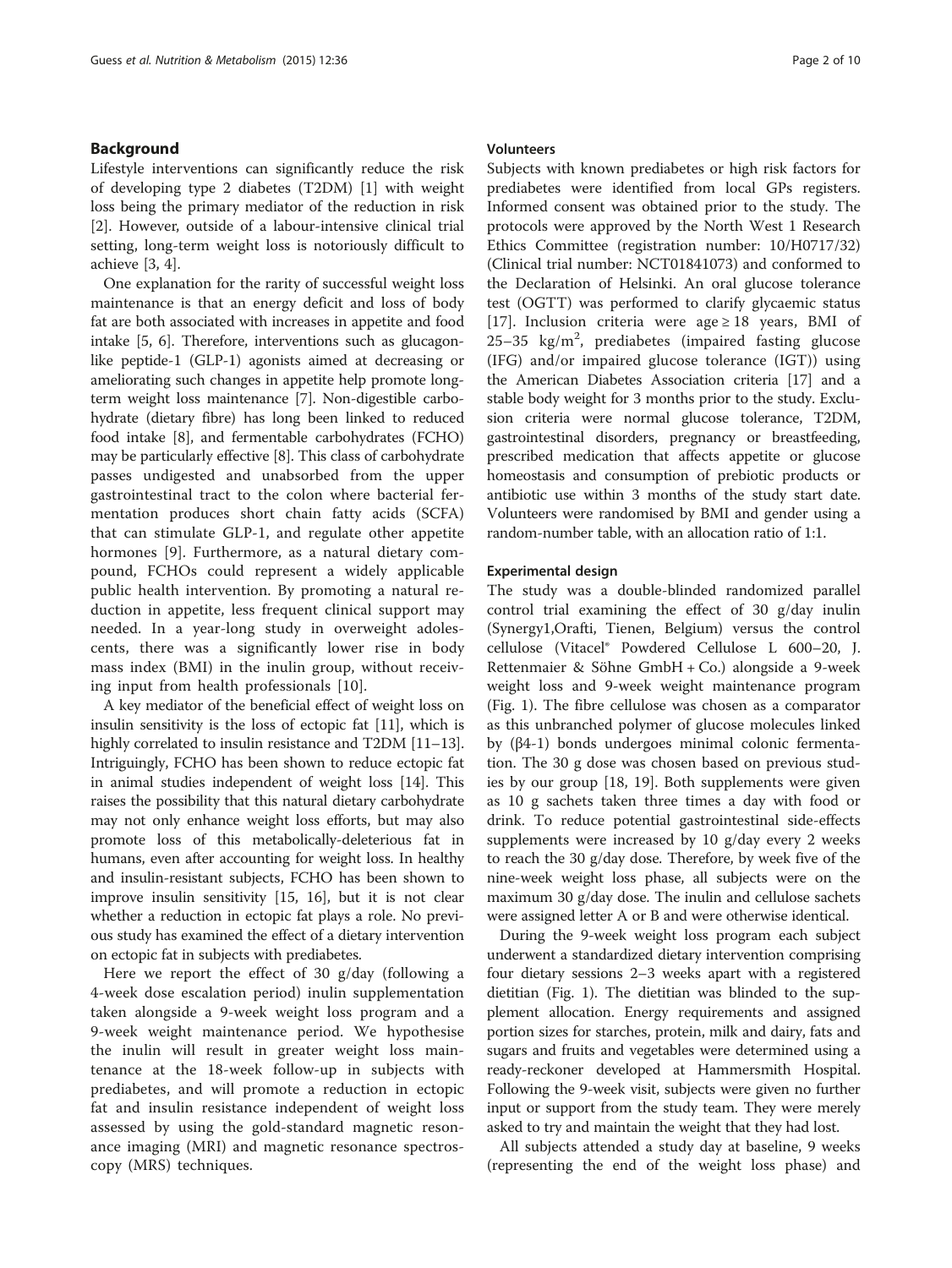<span id="page-2-0"></span>

18 weeks (end of weight maintenance phase) for a meal tolerance test (MTT) (Ensure Plus™ (220 ml), Total energy: 1380 kJ, 44.4 g carbohydrate, 10.8 g fat, 13.8 g protein). Blood samples were taken at −15, 0, 5, 10, 15, 20, 30, 45, 60, 90, 120, 150, 180 min for measurement of glucose, insulin and GLP-1 (Fig. 1).

Appetite was assessed during the MTT using validated [[20\]](#page-8-0) visual analogue scales (VAS) at frequent intervals, followed by an ad libitum meal test [\[20](#page-8-0)]. The appetite questions used were "How hungry are you right now?" (general hunger), "How much do you think you could eat right now?" (prospective food consumption), "How pleasant would it be to eat right now?" (desire to eat) and "How full do you feel right now?" (feeling of fullness in the stomach) (Additional file [1](#page-7-0)).

Body composition was assessed by a 9-electrode bioelectrical impedance (BIA) device (Tanita BC-418 MA Segmental Body Composition Analyzer) (Tanita Corporation, Tokyo, Japan). The BIA device provides estimates of % body fat  $(\pm 0.1 \%)$ , fat mass  $(\pm 0.1 \text{ kg})$ , and free fat mass  $(\pm 0.1 \text{ kg})$ . In addition, a subset of subjects who were eligible (no metal in situ or reported claustrophobia)  $(n = 20)$  underwent MRI and MRS to assess total and regional fat volumes at baseline, week nine and week 18. Rapid T1-weighted magnetic resonance images were obtained using a 1.5 T Phillips Achiva scanner (Phillips, Best, the Netherlands) [\[21](#page-8-0)] with intrahepatocellular lipid (IHCL), and intramyocellular lipid in the soleus and tibilalis muscles

(IMCL-S and IMCL-T, respectively) assessed by MRS as previously described [\[22](#page-8-0)].

Compliance was assessed by asking subjects to return unused sachets and breath hydrogen was measured as a proxy of colonic fermentation using a breath hydrogen monitor (Gastrolyzer, Bedfont Scientific Ltd. Kent, UK).

#### Laboratory analysis

Glucose was collected into fluoride oxalate tubes and measured using an Architect ci8200 analyzer (Abbott Diagnostics, Maidenhead, UK), with an assay detection limit of 0.3 mmol/L and an intra-assay coefficient of variation (CV) of 1 %. Plasma insulin samples were collected into serum gel separator tubes containing gel clotting activator Vacutte® and measured with a commercial radioimmunoassay kit (Millipore; Watford, UK). The sensitivity and intra-assay CV for insulin were 7.1 pmol, and 3.0 % respectively. GLP-1 samples were collected into lithium heparin tubes, with aprotinin (Trasylol, Bayer, Newbury, UK) (200 μL/7.5 ml blood) added. Blood samples were spun at 4000 g at 4 °C for 10 mins, separated into plasma and stored at −20 °C until analysed using an in-house radioimmunoassay [[23\]](#page-8-0). The sensitivity and intra-assay CV of the GLP-1 assay were 7.5 pmol/l and 3.3 % respectively.

#### Calculations and statistical analysis

Based on a study by Parnell et al. [\[24](#page-8-0)] with an expected weight loss of 2.0 kg and a standard deviation of 2.0 kg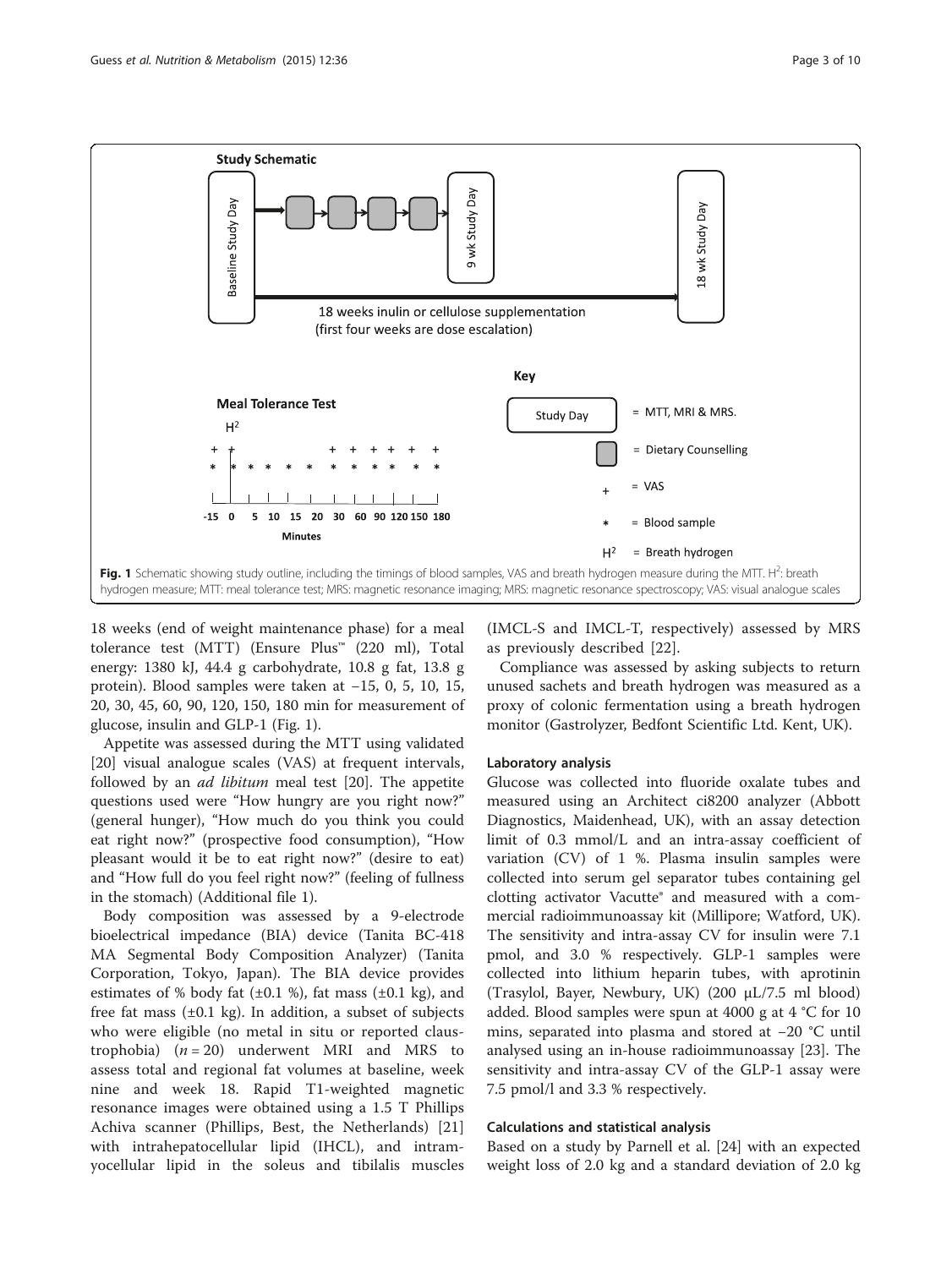based on 0.8 power to detect a significant difference  $(P < 0.05, 2-sided)$  we estimated a minimum of 32 subjects were needed; 16 additional subjects were added to account for dropouts. Data are presented as mean ± standard error of the mean (SEM) for normally distributed data and median and interquartile range for non-normally distributed variables. The postprandial response curves for GLP-1, glucose and insulin were calculated as total area under the curve (tAUC) using the trapezoid rule. The primary outcome of weight change between the inulin and cellulose groups was calculated using an ANCOVA with baseline weight as a covariate. The delta change between the insulin and cellulose groups (between group difference) for glucose, inulin, GLP-1, and measures of adiposity and ectopic fat were compared using ANCOVAs, with change in weight as a covariate. Non-parametric tests were used for variables not normally distributed. A p value of less than 0.05 was considered significant. Analyses were performed using GraphPad Prism Version 5.0 (GraphPad Software, San Diego, CA) and ANCOVA was performed using SPSS 20.0 (SPSS Inc. Chicago, IL USA). The homeostatic model assessment of insulin resistance (HOMA-IR) and Matsuda index were used to measure fasting and postprandial insulin sensitivity [[25](#page-8-0), [26\]](#page-8-0).

#### Results

#### Subject characteristics

The baseline characteristics of the subjects are shown in Table 1. There were no differences between the inulin and cellulose groups in any of the baseline characteristics. A total of 44 subjects were recruited and randomised of whom five withdrew from the study before week nine, including one taking inulin and one taking cellulose who dropped out due to side-effects. An additional subject withdrew following the week nine visit. See CONSORT

Table 1 Subject characteristics for each arm of the study

|                                             | Inulin $(n = 20)$              | Cellulose ( $n = 19$ )         | p value |
|---------------------------------------------|--------------------------------|--------------------------------|---------|
| Gender (M:F)                                | 13:8                           | 11:9                           | 0.66    |
| Age (years)                                 | $58.2 \pm 12.0$                | $59.7 + 8.9$                   | 0.53    |
| Weight (kg) <sup>b</sup>                    | $88.2 \pm 14.0$                | $83.4 \pm 19.7$                | 0.28    |
| BMI ( $kg/m2$ )                             | $30.8 \pm 4.1$                 | $30.0 \pm 2.3$                 | 0.41    |
| FPG (mmol/L)                                | $5.7 \pm 0.5$                  | $5.9 \pm 0.6$                  | 0.20    |
| 2hPG (mmol/L)                               | $7.3 \pm 2.3$                  | $7.3 \pm 2.0$                  | 0.99    |
| $HbA1c$ (%) and<br>(mmol/mol <sup>a</sup> ) | $5.9 \pm 0.1$ (41.3 $\pm$ 1.4) | $5.7 \pm 0.1$ (38.8 $\pm$ 0.9) | 0.78    |
| Fasting insulin<br>(pmol/L)                 | 95.4 (116.8) <sup>b</sup>      | 114.1 $(132.9)^b$              | 0.17    |

Values are means and SD. Gender is expressed as a ratio of males to females. There were no significant differences between the groups for any of the baseline variables. FPG fasting plasma glucose; 2hPG 2-hour plasma glucose <sup>a</sup> <sup>a</sup>SI units for HbA1c shown in brackets

<sup>b</sup>Fasting insulin was not normally distributed so values given are for median (interquartile range)

diagram (Additional file [1](#page-7-0)). Furthermore, due to a dropout  $(n = 1)$  scheduling difficulties  $(n = 2)$ , withdrawal of consent for MRI  $(n = 1)$  and no longer being eligible for MRI  $(n = 1)$  five subjects who underwent baseline and week nine MRI scans did not have a scan at 18 weeks. Therefore 19 subjects completed a follow-up MRI at 9-weeks (inulin group: three females and seven males; cellulose group: four females and five males), and 14 subjects completed a follow-up MRI at 18 weeks insulin group: three females, six males; cellulose group: three females and two males).

#### **Compliance**

On average, ten out of 189 sachets (5 %) were returned at week 18. The breath hydrogen levels increased by  $15.0 \pm 6.3$  ppm  $(n = 20)$  in the inulin group vs  $2.3 \pm 1.5$ 1.6 ppm  $(n = 19)$  in the cellulose group at week nine  $(p = 0.07)$ , a difference which reached significance at week 18 (14.8 ± 3.7 ppm,  $n = 20$  vs  $0.19 \pm 0.8$  ppm,  $n = 18$ ,  $p < 0.001$ ).

#### Anthropological outcomes Weight

As intended by the study design, both groups lost similar amounts of weight during the weight loss phase (−5.3 ± 0.1 %,  $n = 20$  vs  $-4.3 \pm 0.4$  %,  $n = 19$ ,  $p = 0.13$ ). Measured as absolute weight loss: −4.6 kg ± 0.6 kg vs −3.61 ± 0.3 kg. However, during the weight maintenance phase (weeks 9–18), the inulin group lost significantly more weight compared to the control  $(-2.3 \pm 0.5 \%)$ ,  $n = 20$ vs  $-0.6 \pm 0.4$  %,  $n = 18$ ,  $p = 0.012$ ). Measured as absolute weight loss: −1.8 ± 0.4 kg vs −0.5 ± 0.3 kg (Fig. [2\)](#page-4-0).

#### Body composition

Body fat percent as analysed by BIA at week 9 and 18 showed a greater reduction in the inulin group compared to the cellulose group  $(-2.8 \pm 0.4 \%)$ ,  $n = 20$ vs  $-1.2 \pm 0.4$  %,  $n = 19$ ,  $p < 0.01$ ) and  $(-3.7 \pm 0.6$  %,  $n = 20$ vs  $-1.1 \pm 0.6$  %,  $n = 18$ ,  $p = 0.01$ ) respectively (Fig. [2](#page-4-0)). In the sub-group of subjects who underwent MRI, the percentage body fat measurements at 9-weeks showed a similar trend towards a reduction in body fat  $(-1.7 \pm 0.6 \%)$ ,  $n = 10$  vs  $-0.1 \pm 0.6 \%$ ,  $n = 9$ ,  $p = 0.08$ ) although this did not reach statistical significance. The delta change was not different at 18 weeks (−2.4 ± 1.2 %,  $n = 9$  vs  $-2.2 \pm 3.1$  %,  $n = 5$ ,  $p = 0.93$ ). The delta change in other fat depots was not different at 9 or 18 weeks (Additional file [1](#page-7-0)).

#### Intrahepato- and intramyocellular lipid

Intrahepatocellular lipid was reduced in the inulin group, and the delta change was significant when compared to the cellulose group at 9 and 18 weeks even after controlling for weight loss (9 weeks:  $-9.6 \pm 2.8$  %,  $n = 10$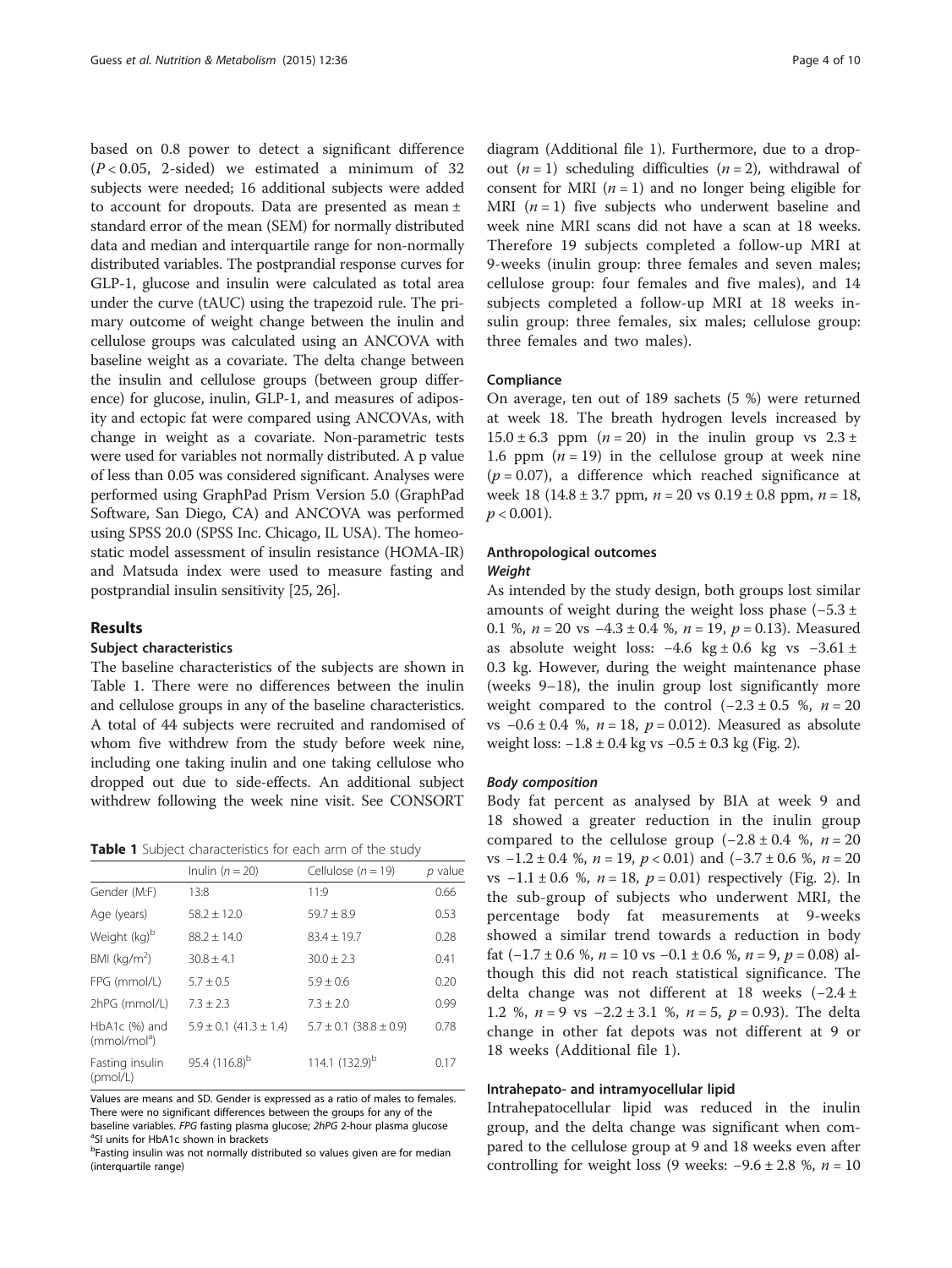<span id="page-4-0"></span>

vs  $-0.5 \pm 2.7$  %,  $n = 9$ ,  $p < 0.04$ ); (18 weeks:  $-10.0 \pm 10.00$ 2.6 %,  $n = 9$  vs  $-2.3 \pm 2.5$  %,  $n = 5$ ,  $p = 0.02$ ) (Fig. 3). The fat content of the soleus muscle was also significantly reduced at 9 and 18 weeks (9 weeks:  $-0.7 \pm 0.3$  %,  $n = 10$ vs  $0.8 \pm 0.3$  %,  $n = 9$ ,  $p < 0.005$ ); (18 weeks: −1.3 ± 1.4 %,  $n = 9$  vs  $4.8 \pm 3.0$  %,  $n = 5$ ,  $p < 0.05$ ) (Fig. 4) but not the tibialis muscle (9 weeks:  $-1.4 \pm 1.0$  %  $n = 10$  vs  $-1.0 \pm 1.0$ 1.4 %,  $n = 9$ ,  $p = 0.82$ ); (18 weeks:  $-2.2 \pm 0.8$  %,  $n = 9$  vs  $-2.5 \pm 2.7$  %,  $n = 5$ ,  $p = 0.93$ ).

#### Measures of appetite

#### Visual analogue scales

Subjective appetite assessment showed no differences in tAUC hunger, desire to eat, or fullness at 9 and 18 weeks between the inulin and cellulose groups (Additional file [1](#page-7-0)).

There was no difference in tAUC for the question "How much do you think you could eat right now?" (prospective food consumption) at week nine  $(-62.9 \pm 58.2, n = 20)$ vs  $-117.8 \pm 44.2$ ,  $n = 19$ ,  $p = 0.46$ ) but subjects in the cellulose reported significantly greater tAUC for the prospective food consumption question than the inulin group at week 18  $(4.5 \pm 37.9, n = 20 \text{ vs } 774.5 \pm 1)$ 86.97,  $n = 18$ )  $p = <0.0001$ ).

#### Food intake from Ad Libitum meal

Subjects in the inulin group ate significantly less than the cellulose group at week nine compared to the baseline visit  $(-127.0 \pm 45.4 \text{ g}, n = 20 \text{ vs } -0.47 \pm 22.5 \text{ g}, n = 19,$ 





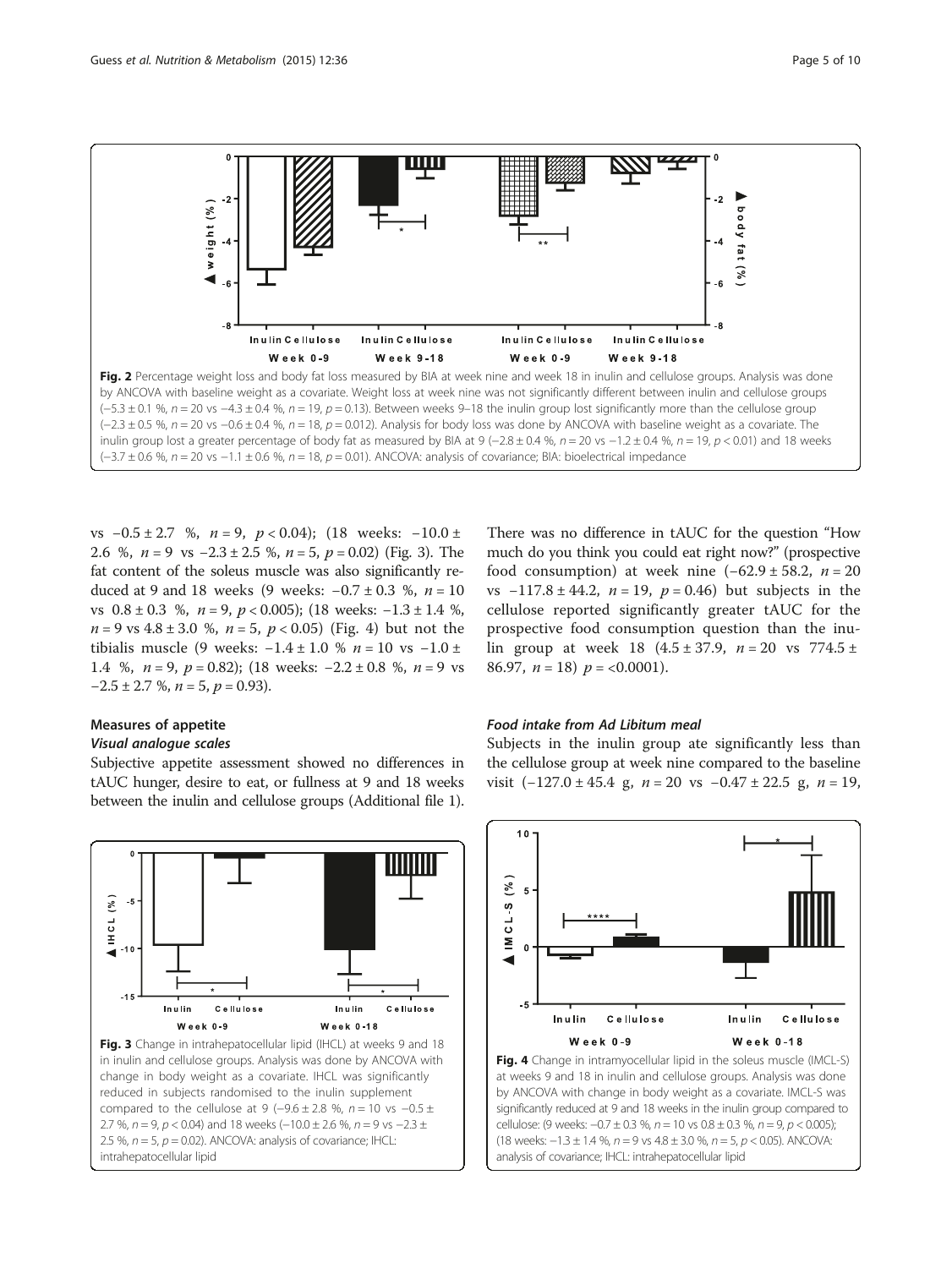$p = 0.027$ ). There were no differences in food intake between baseline and week 18 between the inulin and cellulose groups  $(-87.3 \pm 51.3 \text{ g}, n = 20, \text{ vs } -1.2 \pm \text{)}$ 23.7 g,  $n = 18$  $n = 18$  $n = 18$ ,  $p = 0.18$ ) (Additional file 1).

#### Biochemical outcomes

#### Glucose

There was a significant reduction in fasting plasma glucose (FPG) in the inulin group compared to control at week nine  $(-0.23 \pm 0.17 \text{ mmol/L}, n = 20 \text{ vs }$ 0.44 ± 0.24 mmol/L,  $n = 19$ ,  $p = 0.005$ ) after controlling for weight loss but the change at week 18 was no longer significant  $(-0.40 \pm 0.19 \text{ mmol/L}, n = 20 \text{ vs }$ 0.16  $\pm$  0.23 mmol/L,  $n = 18$ ,  $p = 0.08$ ) (Fig. 5i and ii). Although glucose tAUC decreased in both groups, there was no between group difference at week nine  $(p = 0.37)$  or at week 18  $(p = 0.37)$  once controlled for weight loss (Fig. 5iii).

#### Insulin

As expected following weight loss, the insulin tAUC decreased in both inulin and cellulose groups (Fig. [6i](#page-6-0) and [ii](#page-6-0)), but there were no between-group differences at week nine  $(p = 0.66)$  or week 18  $(p = 0.27)$ . The delta change in

fasting insulin was also similar between inulin and cellulose at week nine  $(-23.3 \pm 15.4 \text{ pmol/L}, n = 18 \text{ vs } -30.5 \pm 15.4 \text{ pmol/L}$ 17.6 pmol/L,  $n = 17$ ,  $p = 0.82$ ) and week 18 (-35.5 ± 17.8) pmol/L,  $n = 18$  vs  $-14.7 \pm 18.7$  pmol/L,  $n = 17$ ,  $p = 0.53$ ). Note, due to haemolysis it was not possible to analyse all samples.

#### Insulin sensitivity

There were no differences in delta change of HOMA-IR at week nine  $(-0.6 \pm 0.3, n = 18 \text{ vs } -0.4 \pm 0.3, n = 17, p = 0.65)$ and week 18  $(-0.7 \pm 0.3, n = 18 \text{ vs } -0.2 \pm 0.4, n = 17,$  $p = 0.23$ ) or Matsuda Index at week nine  $(0.5 \pm 0.5,$  $n = 17$  vs  $0.01 \pm 0.2$ ,  $n = 17$ ,  $p = 0.56$ ) or week 18  $(0.4 \pm 0.7)$  $n = 17$ , vs  $0.1 \pm 0.3$ ,  $n = 17$ ,  $p = 0.75$ ) between the inulin and cellulose groups after adjusting for weight lost.

#### GLP-1

At 9 and 18 weeks the GLP-1 tAUC decreased following inulin supplementation and increased in the cellulose group and the delta changes between the groups were significantly different  $(-1005 \pm 457, n = 17 \text{ vs } 614 \pm 399,$  $n = 16$ ,  $p < 0.03$ ) and 18 weeks  $(-525 \pm 315, n = 17$  vs  $4500 \pm 710.4$   $n = 16$ ,  $p < 0.0001$ ), respectively.



 $p = 0.08$ ) (iii). ANCOVA: analysis of covariance; FPG; fasting plasma glucose; tAUC: total area under the curve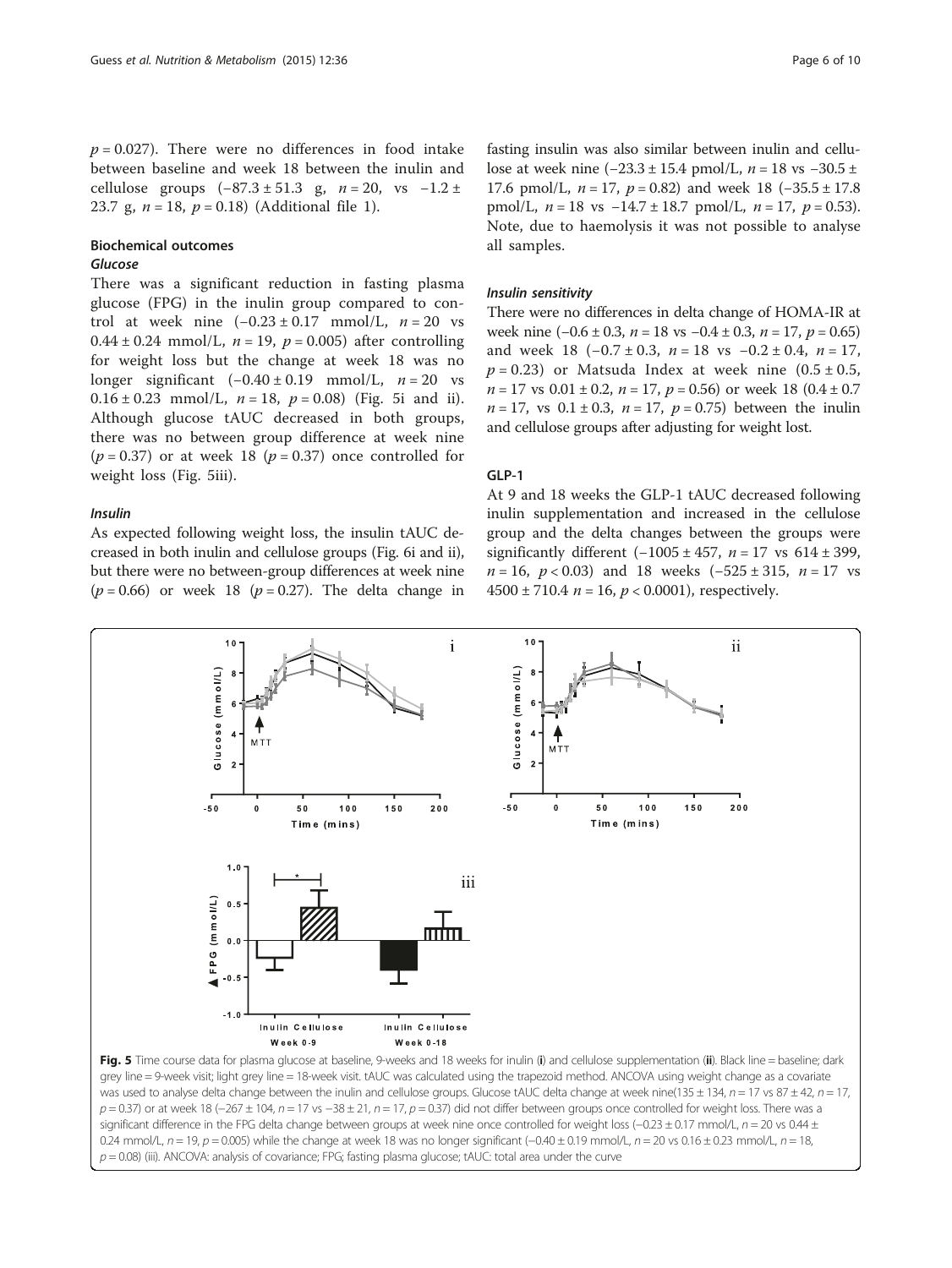<span id="page-6-0"></span>

Fig. 6 Time course data for plasma insulin at baseline, 9 weeks and 18 weeks for inulin (i) and cellulose supplementation (ii). Black line = baseline; dark grey line = 9-week visit; light grey line. tAUC was calculated using the trapezoid method. ANCOVA using weight change as a covariate was used to analyse delta change between the inulin and cellulose groups. After controlling for weight lost the delta change in insulin tAUC following inulin supplementation was similar to the cellulose group at week nine (−2366 ± 575, n = 17 vs −1566 ± 1724, n = 17, p = 0.66) and week 18 (−2643 ± 671, n = 17 vs −1264 ± 1045, n = 17, p = 0.27). The delta change in fasting insulin was also similar between inulin and cellulose at week nine (-23.3 ± 15.4 pmol/L, n = 18 vs -30.5 ± 17.6 pmol/L, n = 17, p = 0.82) and week 18 (-35.5 ± 17.8 pmol/L, n = 18 vs -14.7 ± 18.7 pmol/L, n = 17, p = 0.53). ANCOVA: analysis of covariance; tAUC: total area under the curve

#### **Discussion**

Weight loss reduces the risk of diabetes, and medications which reduce appetite can promote long-term weight loss [[7\]](#page-8-0). Previous studies have shown that FCHO reduces appetite, food intake and body weight, independent of lifestyle change [\[10, 18](#page-8-0), [24](#page-8-0)]. We extend these findings to show that the consumption of inulin enhances a traditional calorie-restricted lifestyle program. An added benefit of the inulin supplement was a greater reduction in intrahepatocellular and intramyocellular lipid in the soleus muscle even after accounting for weight lost.

Expert bodies recognize the importance of frequent visits in primary care (more than once a month, face-toface contact during the first three months) in achieving long-term weight loss maintenance [[27\]](#page-8-0). However, the labour-intensive nature of this approach reduces its widespread applicability. Therefore an important component of our study design was to ensure that the subjects would not receive dietary advice or support during the final 2 months of the study. Our finding that the inulin group lost more weight between weeks 9–18 compared to cellulose therefore suggests that inulin may be a useful adjunct to traditional lifestyle approaches to diabetes prevention. Furthermore, despite the 5 % weight loss at week nine, subjects taking inulin ate significantly less ( $\sim$ 270 kcal less,  $p = 0.027$ ) at the follow-up *ad libitum* meal, with no consequent rebound in food intake at the 18 week visit despite a total 7 % weight loss in the inulin group, suggesting that inulin's effect on weight management is mediated via appetite modulation.

Unexpectedly, the cellulose group also continued to lose weight during the weight maintenance period, albeit a modest amount. Firstly, the length of the study was likely not long-enough to measure true long-term weight loss maintenance, and both groups may have simply continued with the dietary changes they had made during the 9-week weight loss period. Weight loss tends to plateau at 6 months, after which weight exhibits a gradual but continuous rise [[28\]](#page-8-0). We had selected the 9-week weight loss and 9-week weight maintenance periods as a balance between degree of participant burden and feasibility [\[29](#page-8-0), [30](#page-8-0)]. Our findings at this time therefore support a role for inulin in weight loss, as opposed to weight-loss maintenance. We suggest that a longer follow-up period should be incorporated in future study designs.

Secondly, we had selected cellulose as the control as it is known to be the least fermentable of the fibres [\[31](#page-8-0)]. However, adaptations of the gut microbiota over time have also been reported following cellulose ingestion [[32\]](#page-8-0) and cereal fibre (24 g per day) has been shown to increase GLP-1 secretion taken over a year [\[33\]](#page-8-0). We suggest that more work should be carried out to understand the physiochemical properties of dietary fibres and their relationship to weight management. Nevertheless, since dietary fibre is inversely associated with BMI [[8](#page-8-0), [34\]](#page-9-0) the use of cellulose as a control group would suggest our data underestimate the likely magnitude of effect of inulin on weight loss.

Inulin consumption not only promoted weight loss but was also associated with greater loss of triglyceride in the liver (IHCL) and soleus muscle (IMCL-S), even after controlling for differences in weight lost. We were able to collect MRI and MRS data on 19 subjects, and similar studies examining, IHCL, IMCL and adiposity have used comparable sample sizes [\[35](#page-9-0), [36](#page-9-0)]. We therefore extend findings of a beneficial effect of FCHO on ectopic fat from animal studies [\[14\]](#page-8-0), and from human studies in non-alcoholic fatty liver disease [[37](#page-9-0)] to suggest that FCHO is also able to reduce IHCL and IMCL-S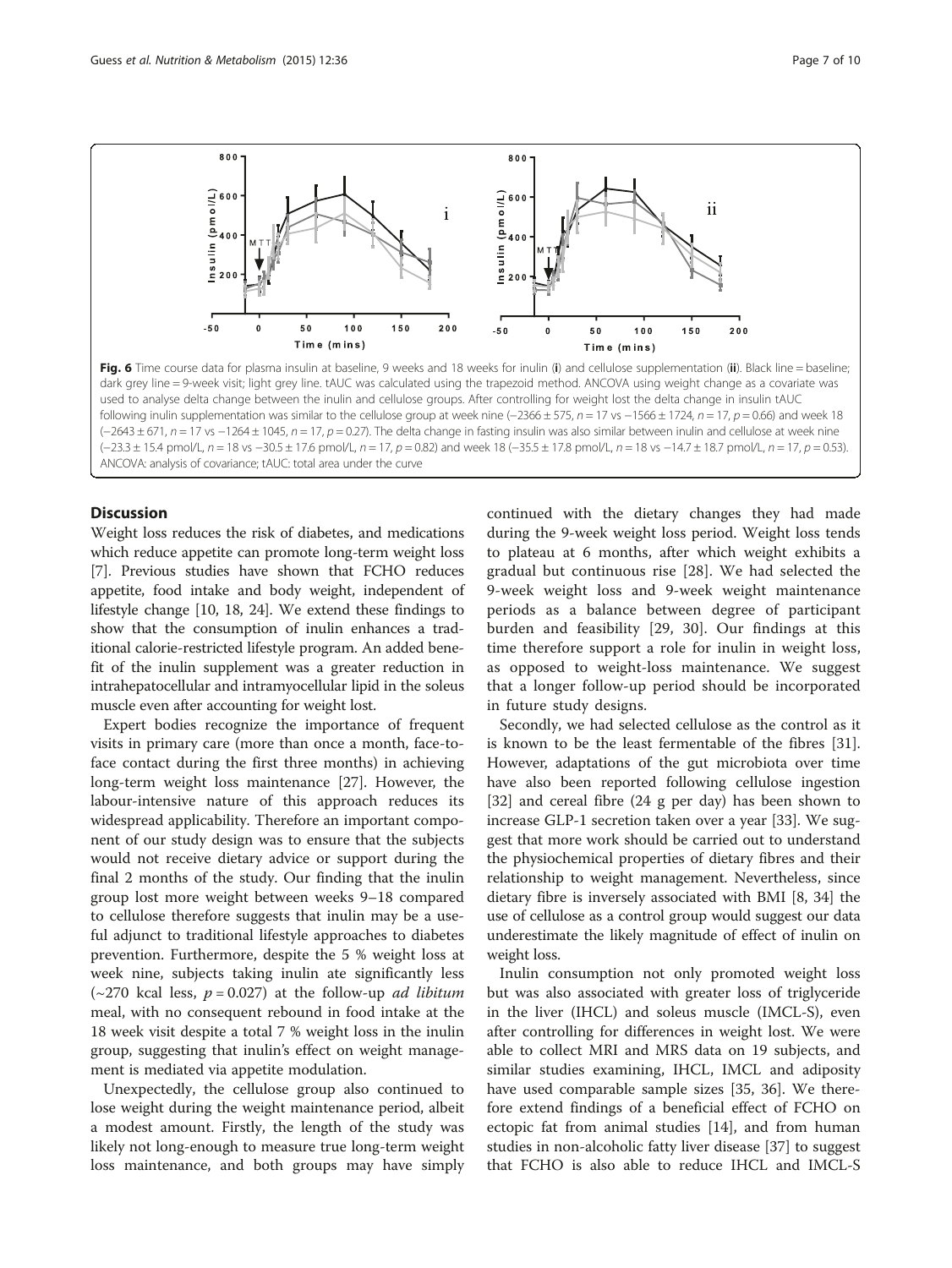<span id="page-7-0"></span>content in subjects at risk of diabetes independent of weight loss. A previous study has shown that 12 weeks' supplementation with the FCHO oligofructose led to greater weight loss as fat as measured by x-ray absorptiometry [[24\]](#page-8-0). However, our data on the proportion of weight lost as fat are inconclusive, given the lack of significance in the MRI data and the caution required in interpreting bioimpedance measurements.

The reduction in IHCL following inulin supplementation is of particular importance given the potent and consistent relationship between triglyceride content of the liver and metabolic disease, particularly diabetes [\[11, 13](#page-8-0)]. Furthermore, previous studies have found an increase in lipid content of the soleus muscle but not the tibialis in the off-spring of subjects with type II diabetes [[12](#page-8-0)] and Indian males with diabetes have significantly higher IMCL-content in the soleus compared to healthy controls [[38](#page-9-0)]. The greater oxidative muscle fibre content of the soleus muscle may be related to insulin resistance due to altered insulin-dependent glucose transport [[39](#page-9-0)].

The mechanism by which FCHO reduces fat deposition appears to be related to increased fat oxidation. Rats fed a diet high in viscous (fermentable) fibres have increased expression of carnitine palmitoyltransferase 1B (CPT-1B) – the rate-limiting enzyme in the soleus muscle, alongside other key fat oxidation genes: peroxisome proliferatoractivated receptors 1α and δ, uncoupling protein 3, and citrate synthase [[40](#page-9-0)]. In humans, fat oxidation is increased 3 h after consumption of a low glycaemic index breakfast, indicating that fermentation of unavailable carbohydrates may influence oxidation in vivo [[41](#page-9-0)]. It has also recently been shown that inulin down-regulates hepatic lipid production alongside increases in portal SCFA concentrations in mice fed a high-fat diet [\[42\]](#page-9-0).

Despite the effect of inulin on liver fat we did not observe any added effect on insulin sensitivity after accounting for weight loss. Dietary studies on the effects of FCHO on insulin sensitivity have shown improvements in peripheral and/or hepatic insulin sensitivity [[15](#page-8-0), [16,](#page-8-0) [43](#page-9-0)]. We did not find any changes in fasting (HOMA-IR) or postprandial insulin sensitivity (Matsuda Index) in this study. However, the distinct pathophysiology which underpins the different prediabetic states may have been a confounding factor. Subjects with IFG are known to have hepatic insulin resistance, but normal peripheral insulin sensitivity [[44](#page-9-0)]; while subjects with IGT are known to have normal or mild hepatic, but marked peripheral insulin resistance [\[44\]](#page-9-0). It is not known whether inulin affects hepatic or peripheral insulin sensitivity, and this study was not powered to examine differences between the prediabetic states. This should be considered in future studies. Nevertheless, there was a significant reduction in FPG after controlling for weight loss in the inulin group at week nine. It is unclear why this was no longer different at week 18, but insoluble fibres have shown repeated inverse associations with diabetes risk in cohort studies [\[45\]](#page-9-0), with the mechanism currently unknown. Potentially, the fermentation of cellulose and the rise in GLP-1 may have played a role. Furthermore, other changes made in the diet in both the inulin and cellulose groups may also have contributed, as all subjects were encouraged to eat five or more servings of fruit and vegetables daily and increase their consumption of high-fibre foods. Total dietary fibre is known to be inversely related to a number of cardiovascular risk factors [[46](#page-9-0)]; however our data point to specific metabolic effects of fermentable fibres which may be of particular benefit to individuals at risk of diabetes. Use of stool analysis in future studies would be very useful to help delineate some of these effects.

We acknowledge some limitations in the study. While compliance in dietary studies is always challenging, the breath hydrogen significantly increased when the supplement was being taken, providing a degree of dietary compliance. The high return rate of the used sachets also suggests that the effects seen in this study were due to chronic consumption of the supplementation. We also did not measure physical activity which is known to affect insulin sensitivity and loss of ectopic fat. We therefore cannot rule out that exercise may have influenced the results seen here, and activity meters should be used in future studies. Finally, there are known gender differences in body composition [[47\]](#page-9-0). While the study did not aim to determine gender differences in the study outcomes, this is certainly something that should be examined in a study powered to do so.

#### Conclusion

In conclusion, our findings support a role for fermentable fibres in modifying two key risk factors in diabetes development: weight management and ectopic fat deposition. Inulin, and possibly other fermentable carbohydrates, could therefore represent a potentially effective intervention at the population level.

#### Additional file

[Additional file 1:](dx.doi.org/10.1186/s12986-015-0033-2) Supplementary material. (DOCX 87 kb)

#### Abbreviations

ANCOVA: Analysis of covariance; BIA: Bioelectrical impedance; CPT-1b: Carnitine palmitoyltransferase 1B; CV: Coefficient of variation; FCHO: Fermentable carbohydrate; FPG: Fasting plasma glucose; GLP-1: Glucagon-like peptide 1; HOMA-IR: Homeostasis model assessment of insulin resistance; IFG: Impaired fasting glucose; IGT: Impaired glucose tolerance; IHCL: Intrahepatocellular lipid; IMCL: Intramyocellular lipid; MRI: Magnetic resonance imaging; MRS: Magnetic resonance spectroscopy; MTT: Meal tolerance test; OGTT: Oral glucose tolerance test; SCFA: Short-chain fatty acids; SEM: Standard error of the mean; tAUC: Total area under the curve; T2DM: Type 2 diabetes; VAS: Visual analogue scales; VAT: Visceral adipose tissue; 2hPG: 2 h plasma glucose.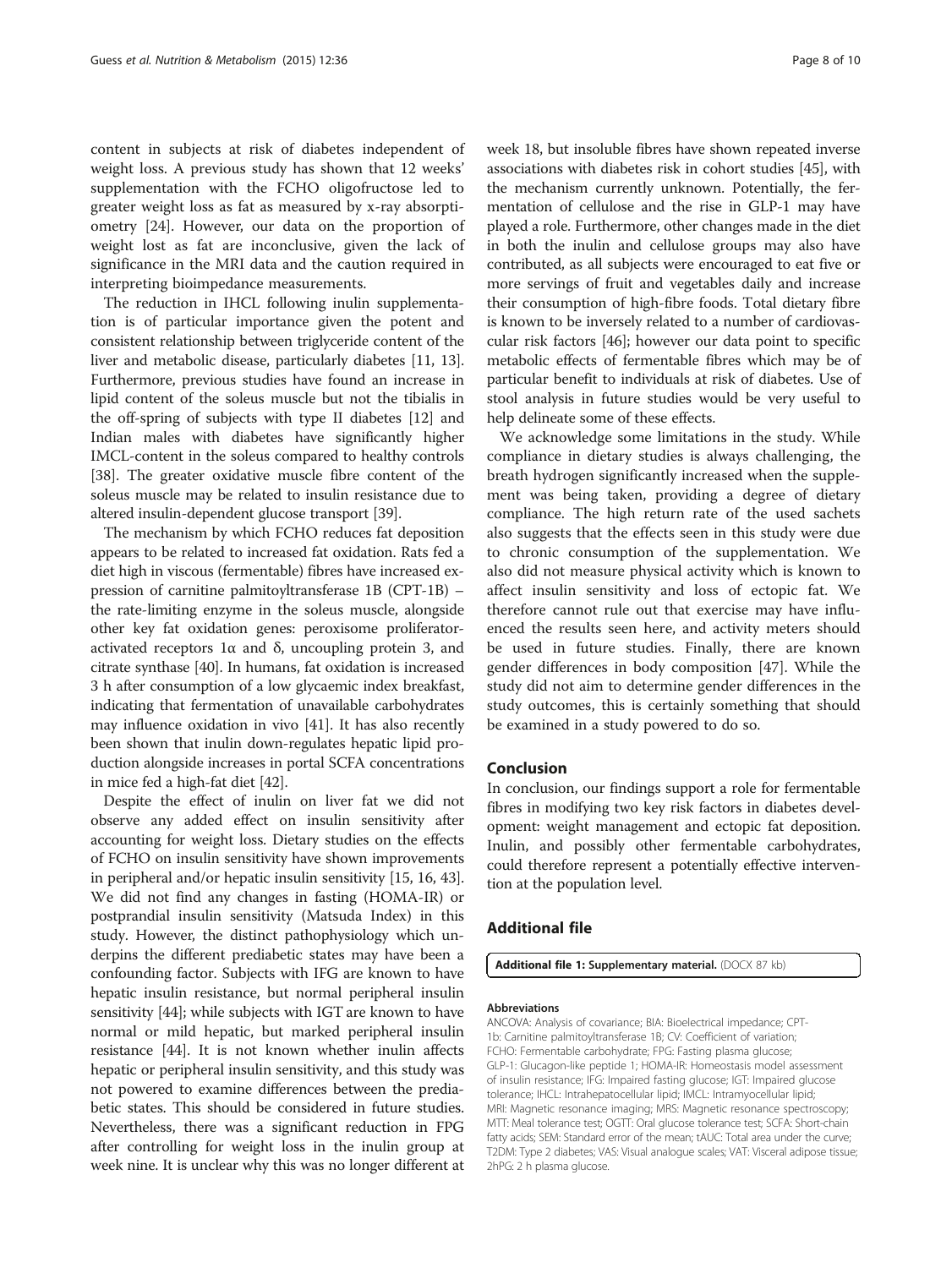#### <span id="page-8-0"></span>Competing interests

The authors declare that they have no competing interests.

#### Authors' contributions

NG, AD and GF designed the study. NG collected the data. NG, AD and GF wrote the manuscript. NO reviewed/edited the manuscript. JB and ELT collected and analysed the MRI data and reviewed the manuscript. All authors read and approve the final manuscript.

#### Acknowledgements

Nicola Guess was funded by a Diabetes UK Allied Health Professional Fellowship. The Section is also funded by grants from the MRC, BBSRC, NIHR, an Integrative Mammalian Biology (IMB) Capacity Building Award, a FP7- HEALTH- 2009–241592 EuroCHIP grant and is supported by the NIHR Imperial Biomedical Research Centre Funding Scheme. Gary Frost is funded by an NIHR Senior Investigator award. This article presents independent research carried out at the NIHR/ Wellcome Trust Imperial Clinical Research Facility. The views expressed are those of the authors and not necessarily those of the NHS, the NIHR or the Department of Health. The authors would like to thank Giuliana Durighel, Julie Fitzpatrick, Marina Quinlan and Catherine Holden with their assistance with the MRI studies; and also Natarin Caengprasath for assistance with screening participants and carrying out the research study days.

#### Author details

<sup>1</sup>Nutrition and Dietetic Research Group, Imperial College, London, Hammersmith Hospital, London W12 0NN, UK. <sup>2</sup> Division of Diabetes, Endocrinology and Metabolism, Imperial College NHS Trust, London, UK. <sup>3</sup>Department of Life Sciences, Faculty of Science and Technology, University of Westminster, London W1W 6UW, UK. <sup>4</sup>Division of Diabetes, Endocrinology and Metabolism, 6th Floor Commonwealth Building, Faculty of Medicine, Imperial College Hammersmith Campus, Du Cane Road, London W12 ONN, UK.

## Received: 1 September 2015 Accepted: 15 October 2015<br>Published online: 24 October 2015

#### References

- 1. Orchard TJ, Temprosa M, Goldberg R, Haffner S, Ratner R, Marcovina S, et al. The effect of metformin and intensive lifestyle intervention on the metabolic syndrome: the Diabetes Prevention Program randomized trial. Ann Intern Med. 2005;142:611–9.
- 2. Hamman RF, Wing RR, Edelstein SL, Lachin JM, Bray GA, Delahanty L, et al. Effect of weight loss with lifestyle intervention on risk of diabetes. Diabetes Care. 2006;29(9):2102–7.
- 3. Whittemore R, Melkus G, Wagner J, Northrup V, Dziura J, Grey M. Translating the diabetes prevention program to primary care: a pilot study. Nurs Res. 2009;58:2.
- 4. Diabetes Prevention Program (DPP) Research Group. The Diabetes Prevention Program (DPP): description of lifestyle intervention. Diabetes Care. 2002;25(12):2165–71.
- 5. Sumithran P, Prendergast LA, Delbridge E, Purcell K, Shulkes A, Kriketos A, et al. Long-term persistence of hormonal adaptations to weight loss. N Eng J Med. 2011;365:1597–604.
- 6. Doucet E, Imbeault P, St-Pierre S, Alméras N, Mauriège P, Richard D, et al. Appetite after weight loss by energy restriction and a low-fat diet-exercise follow-up. Int J Obes Relat Metab Disord. 2000;24(7):906–14.
- 7. De Silva A, Bloom SR. Gut hormones and appetite control: a focus on PYY and GLP-1 as therapeutic targets in obesity. Gut Liver. 2012;6(1):10–20.
- 8. Wanders AJ, van den Borne JJ, de Graaf C, Hulshof T, Jonathan MC, Kristensen M, et al. Effects of dietary fibre on subjective appetite, energy intake and body weight: a systematic review of randomized controlled trials. Obes Rev. 2011;12(9):724–39.
- 9. Sleeth ML, Thompson EL, Ford HE, Zac-Varghese SE, Frost G. Free fatty acid receptor 2 and nutrient sensing: a proposed role for fibre, fermentable carbohydrates and short-chain fatty acids in appetite regulation. Nutr Res Rev. 2010;23(1):135–45.
- 10. Abrams SA, Griffin IJ, Hawthorne KM, Ellis KJ. Effect of prebiotic supplementation and calcium intake on body mass index. J Pediatr. 2007;151(3):293–8.
- 11. Lim EL, Hollingsworth KG, Aribisala BS, Chen MJ, Mathers JC, Taylor R. Reversal of type 2 diabetes: normalisation of beta cell function in

association with decreased pancreas and liver triacylglycerol. Diabetologia. 2011;54(10):2506–14.

- 12. Perseghin G, Scifo P, De Cobelli F, Pagliato E, Battezzati A, Arcelloni C, et al. Intramyocellular triglyceride content is a determinant of in vivo insulin resistance in humans: a 1H-13C nuclear magnetic resonance spectroscopy assessment in offspring of type 2 diabetic parents. Diabetes. 1999;48:1600–6.
- 13. Kelley DE, McKolanis TM, Hegazi RA, Kuller LH, Kalhan SC. Fatty liver in type 2 diabetes mellitus: relation to regional adiposity, fatty acids, and insulin resistance. Am J Physiol Endocrinol Metab. 2003;285:E906–16.
- 14. So PW, Yu WS, Kuo YT, Wasserfall C, Goldstone AP, Bell JD, et al. Impact of resistant starch on body fat patterning and central appetite regulation. PLoS ONE. 2007;2(12):e1309.
- 15. Robertson MD, Currie JM, Morgan LM, Jewell DP, Frayn KN. Prior short-term consumption of resistant starch enhances postprandial insulin sensitivity in healthy subjects. Diabetologia. 2003;46:659–65.
- 16. Robertson MD, Bickerton AS, Dennis AL, Vidal H, Frayn KN. Insulin-sensitizing effects of dietary resistant starch and effects on skeletal muscle and adipose tissue metabolism. Am J Clin Nutr. 2005;82:559–67.
- 17. Nathan DM, Davidson MB, DeFronzo RA, Heine RJ, Henry RR, Pratley R, et al. Impaired fasting glucose and impaired glucose tolerance implications for care. Diabetes Care. 2007;30:753–9.
- 18. Pedersen C, Lefevre S, Peters V, Patterson M, Ghatei MA, Morgan LM, et al. Gut hormone release and appetite regulation in healthy non-obese participants following oligofructose intake: a dose-escalation study. Appetite. 2013;66:44–53.
- 19. Daud NM, Ismail NA, Thomas EL, Fitzpatrick JA, Bell JD, Swann JR, et al. The impact of oligofructose on stimulation of gut hormones, appetite regulation and adiposity. Obesity. 2014;22(6):1430–8.
- 20. Blundell J, de Graaf C, Hulshof T, Jebb S, Livingstone B, Lluch A, et al. Appetite control: methodological aspects of the evaluation of foods. Obes Rev. 2010;11:251–70.
- 21. Thomas EL, Saeed N, Hajnal JV, Brynes A, Goldstone AP, Frost G, et al. Magnetic resonance imaging of total body fat. J Appl Physiol. 1998;85:1778–85.
- 22. Thomas EL, Hamilton G, Patel N, O'Dwyer R, Doré CJ, Goldin RD, et al. Hepatic triglyceride content and its relation to body adiposity: a magnetic resonance imaging and proton magnetic resonance spectroscopy study. Gut. 2005;54:122–7.
- 23. Kreymann B, Williams G, Ghatei MA, Bloom SR. Glucagon-like peptide-1 7–36: a physiological incretin in man. Lancet. 1987;2:1300–4.
- 24. Parnell JA, Reimer RA. Weight loss during oligofructose supplementation is associated with decreased ghrelin and increased peptide YY in overweight and obese adults. Am J Clin Nutr. 2009;89:1751–9.
- 25. Levy JC, Matthews DR, Hermans MP. Correct homeostasis model assessment (HOMA) evaluation uses the computer program. Diabetes Care. 1998;21:2191–2.
- 26. Maki KC, McKenney JM, Farmer MV, Reeves MS, Dicklin MR. Indices of insulin sensitivity and secretion from a standard liquid meal test in subjects with type 2 diabetes, impaired or normal fasting glucose. Nutr J. 2009;8:22.
- 27. Carvajal R, Wadden TA, Tsai AG, Peck K, Moran CH. Managing obesity in primary care practice: a narrative review. Ann N Y Acad Sci. 2013;1281:191–206.
- 28. Franz MJ, Van Wormer JJ, Crain AL, Boucher JL, Histon T, Caplan W, et al. Weight-loss outcomes: a systematic review and meta-analysis of weight-loss clinical trials with a minimum 1-year follow-up. J Am Diet Assoc. 2007;107(10):1755–67. Review.
- 29. Siri-Tarino PW, Williams PT, Fernstrom HS, Rawlings RS, Krauss RM. Reversal of small, dense LDL subclass phenotype by normalization of adiposity. Obesity. 2009;17(9):1768–75.
- 30. Kerksick CM, Wismann-Bunn J, Fogt D, Thomas AR, Taylor L, Campbell B, et al. Changes in weight loss, body composition and cardiovascular disease risk after altering macronutrient distributions during a regular exercise program in obese women. Nutr J. 2010;9:59.
- 31. Wijnands MV, Appel MJ, Hollanders VM, Woutersen RA. A comparison of the effects of dietary cellulose and fermentable galacto-oligosaccharide, in a rat model of colorectal carcinogenesis: fermentable fibre confers greater protection than non-fermentable fibre in both high and low fat backgrounds. Carcinogenesis. 1999;20(4):651–6.
- 32. Tremaroli V, Backhed F. Functional interactions between the gut microbiota and host metabolism. Nature. 2012;489:242–9.
- 33. Freeland KR, Wilson C, Wolever T. Adaptation of colonic fermentation and glucagon-like peptide-1 secretion with increased wheat fibre intake for 1 year in hyperinsulinaemic human subjects. Br J Nutr. 2010;103:82–90.